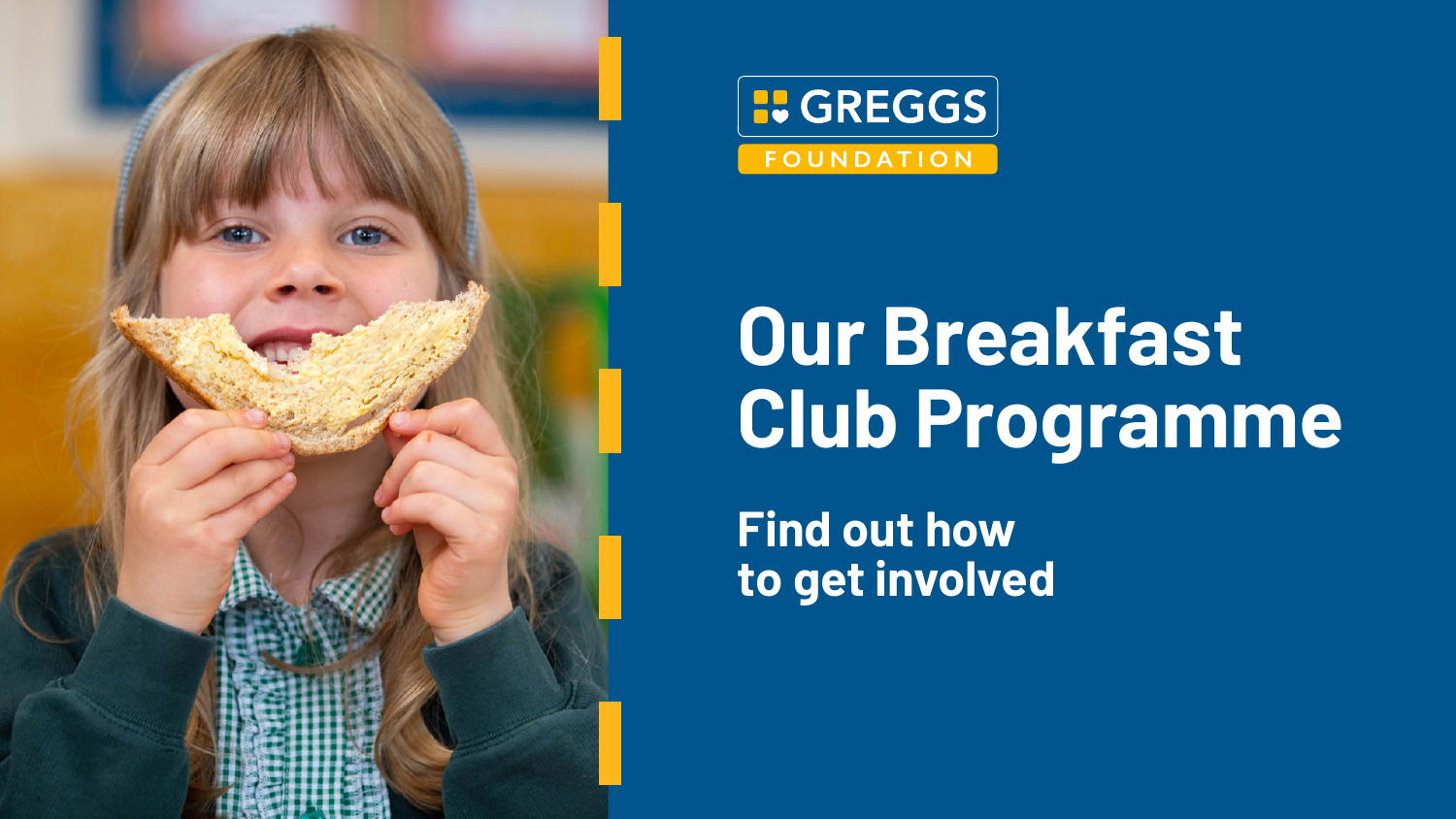### More than half a million children go to school hungry in the UK.

Since 1999, Greggs Foundation has provided free breakfasts to primary school children in communities where income is low and food insecurity is high.















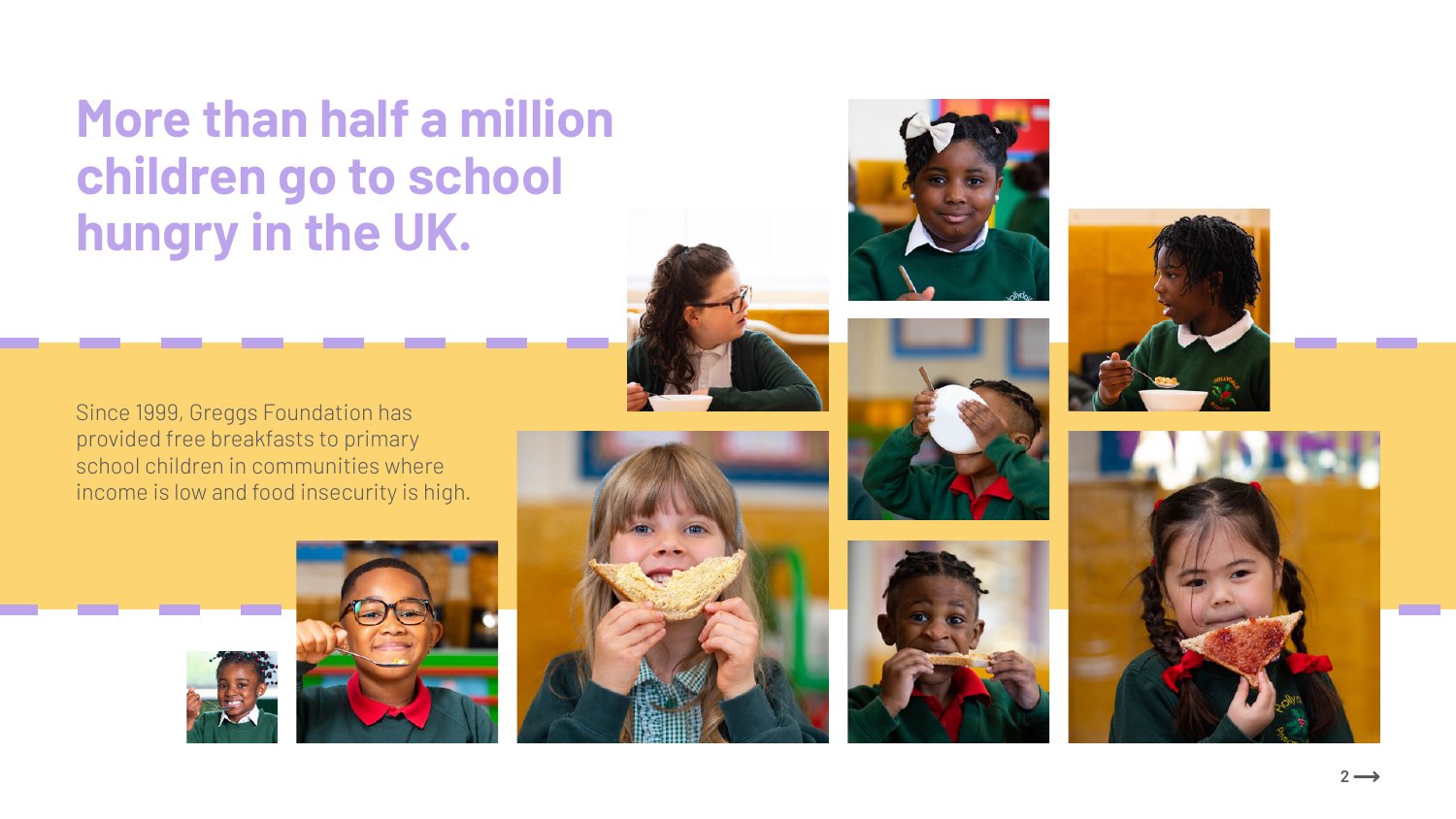



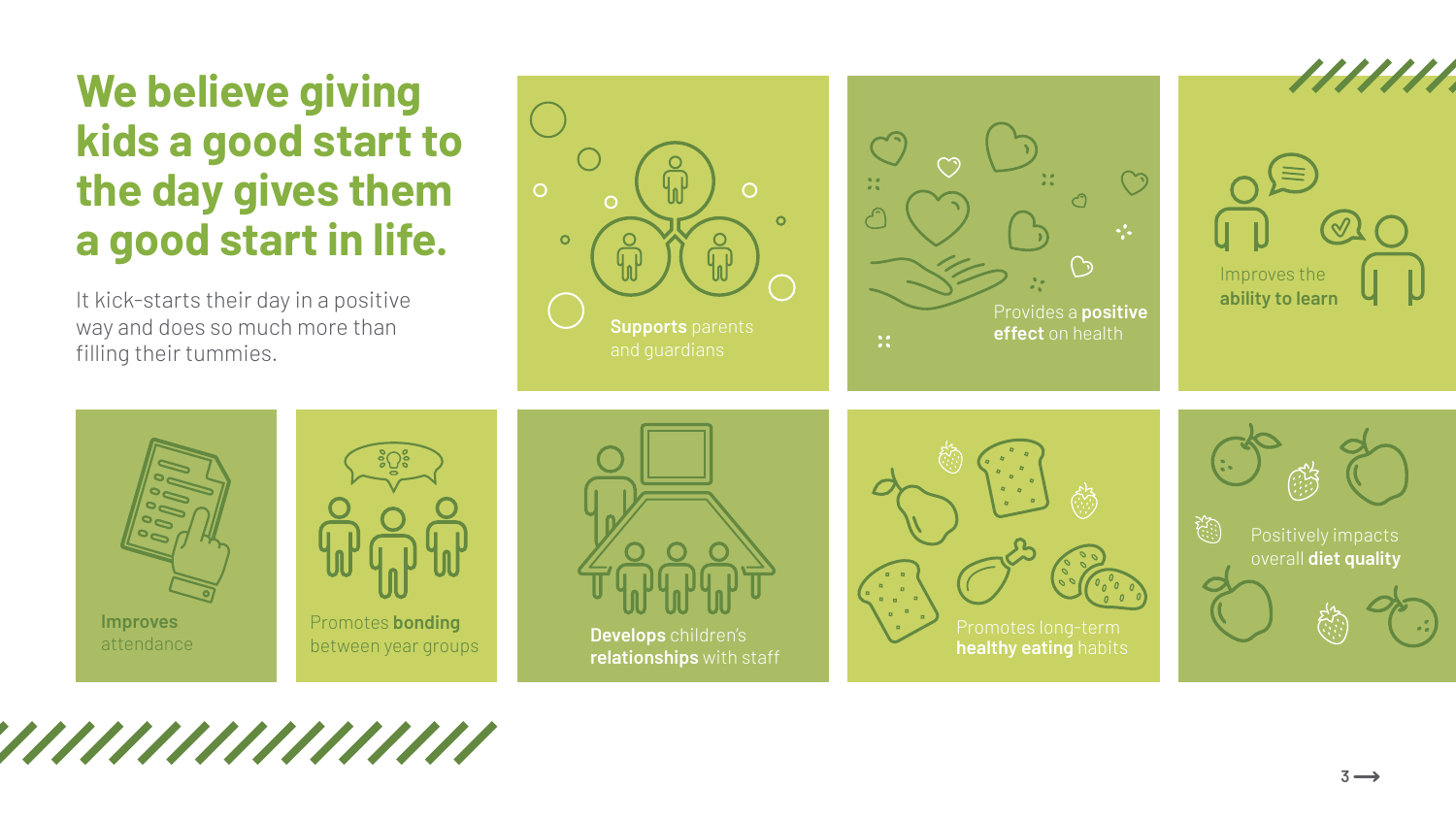#### **Hardship grants**

Support with white goods, beds and bedding, clothing, supermarket vouchers and more.



 **The Holiday Activity Fund**



We also support education in **health and the environment** and fund a **free** programme for schools called **Agents of Change,** with our partners Rethink Food.



### And that's not all. Schools that join the **Breakfast Club Programme** can now access:

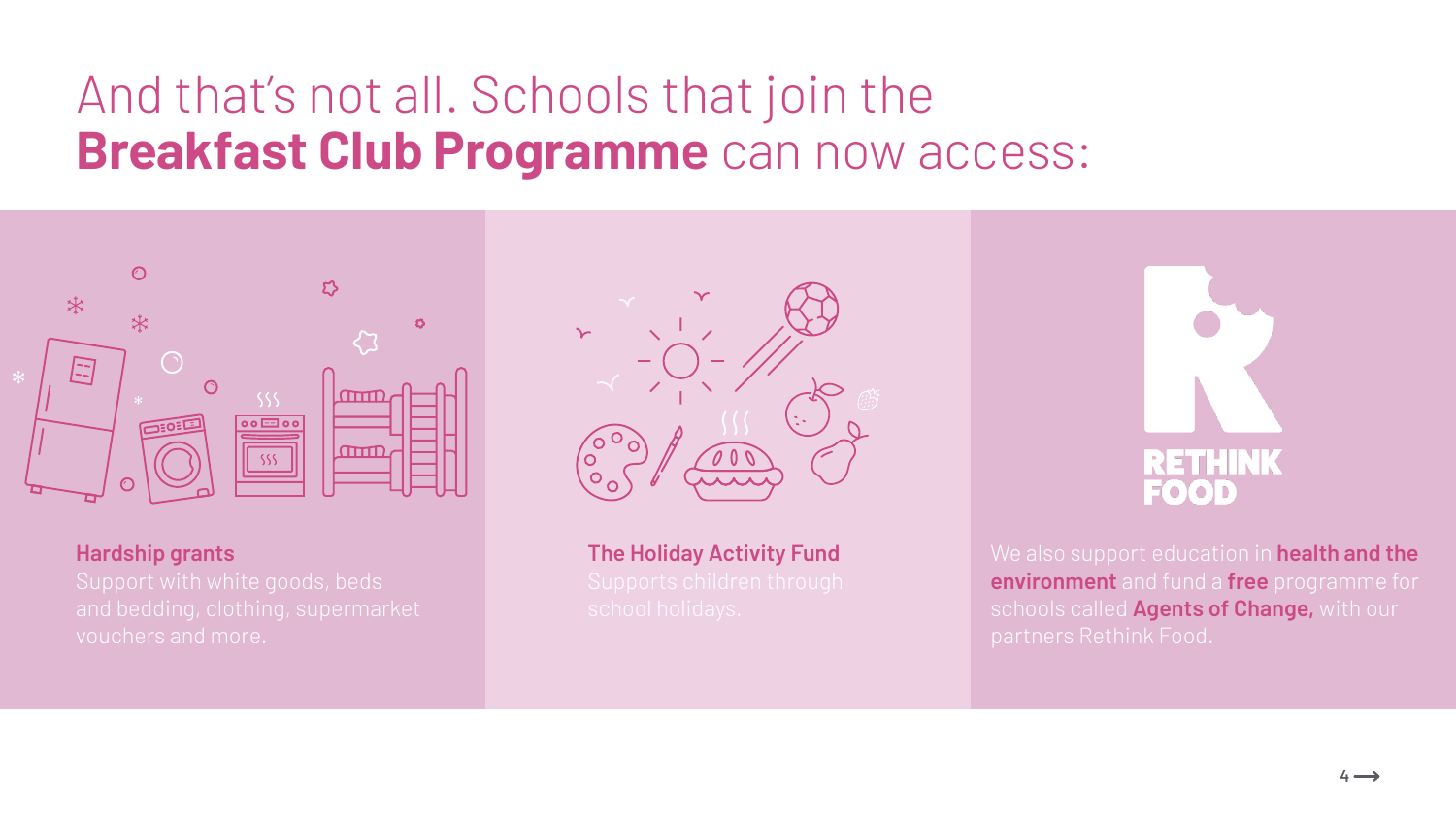

## **How Can You Help?**

Greggs Foundation is supported by Greggs and its staff across the UK, but we also work in partnership with businesses to help support the Breakfast Club Programme.

This includes partners from Greggs' supply chain, shareholders, trade bodies, social housing groups and independent businesses.

It's a real partnership, with everyone working together to take an active, more responsible role in our communities.

#### **We'll bring the bread, you bring your skills**

 **Share** your expertise, skills and experience



Each business brings their own strengths and skills to the table, and by coming together, we learn from each other and do our best to support children in our communities.

#### **We'd love for you to get involved**

 **Support** a school in your community



**Get involved** in volunteering projects



 **Help** address child



 **Support** kids who could potentially become future employees



 **Helping** to support your company's ESG agenda

### **You'll have the opportunity to:**